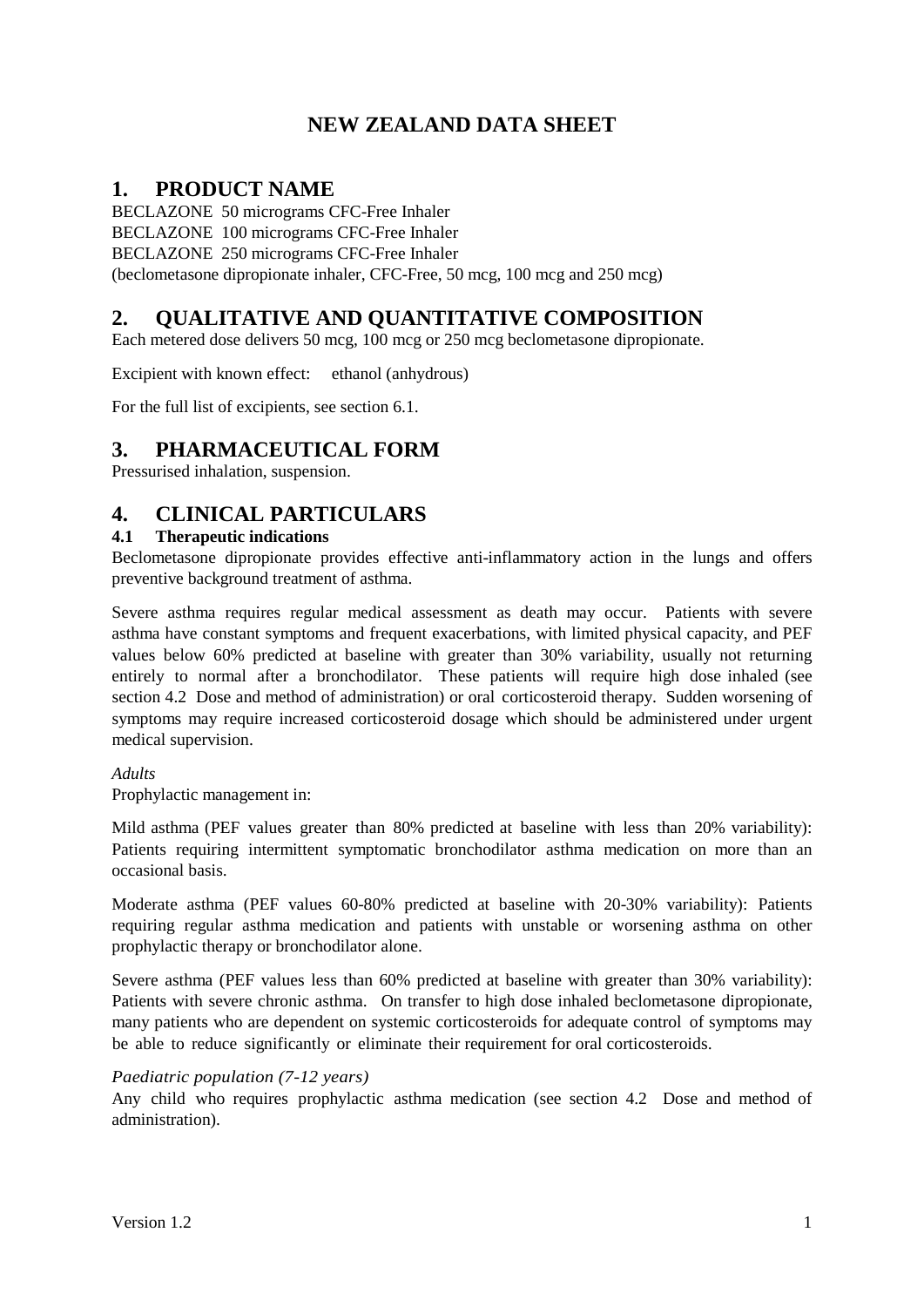#### **4.2 Dose and method of administration**

Patients should be made aware of the prophylactic nature of therapy with inhaled beclometasone dipropionate and that it should be taken regularly even when they are asymptomatic. The dosage of beclometasone dipropionate should be adjusted according to the individual response. If patients find that short-acting relief bronchodilator treatment becomes less effective or they need more inhalations than usual, medical attention must be sought. In patients who find co-ordination of a pressurised metered dose inhaler difficult a spacer device may be used with BECLAZONE CFC-Free Inhaler.

The therapeutic effect occurs after a few days' treatment and reaches its maximum after 2-3 weeks.

#### **Dose**

#### *Adults and children over 12 years of age*

Patients should be given a starting dose of inhaled beclometasone dipropionate (BECLAZONE 50 micrograms CFC-Free Inhaler or BECLAZONE 100 micrograms CFC-Free Inhaler or BECLAZONE 250 micrograms CFC-Free Inhaler) which is appropriate for the severity of their disease based on the following guidance:

Mild asthma: 200 to 600mcg per day in divided doses.

Moderate asthma: 600 to 1000mcg per day in divided doses.

Severe asthma: Up to 1000mcg per day in divided doses.

The dose may then be adjusted until control is achieved or reduced to the minimum effective dose according to the individual response.

#### *Paediatric population (7–12 years)* Up to 200mcg per day in divided doses.

Children should be given a starting dose of inhaled beclometasone dipropionate which is appropriate for the severity of their disease. The dose may then be adjusted until control is achieved or reduced to the minimum effective dose according to the individual response. There are no data on the use of Beclazone CFC-Free Inhaler in children aged under seven years.

#### **Method of administration**

For inhalation use.

#### *Special populations*

There is no need to adjust the dose in elderly patients or in those with hepatic or renal impairment.

#### **4.3 Contraindications**

Hypersensitivity to the active substance or to any of the excipients listed in section 6.1.

#### **4.4 Special warnings and precautions for use**

#### **Asthma Management**

The management of asthma should follow a stepwise programme, and patient response should be monitored clinically and by lung function tests. Increasing use of short-acting inhaled ß2 agonists to control symptoms indicates deterioration of asthma control. Under these conditions, the patient's therapy plan should be reassessed. Sudden and progressive deterioration in asthma control is potentially life-threatening and consideration should be given to increasing corticosteroid dosage. In patients considered at risk, daily flow monitoring may be instituted. BECLAZONE CFC-Free Inhaler is not for use in acute attacks but for routine long-term management. Patients will require a fast- and short-acting inhaled bronchodilator to relieve acute asthmatic symptoms.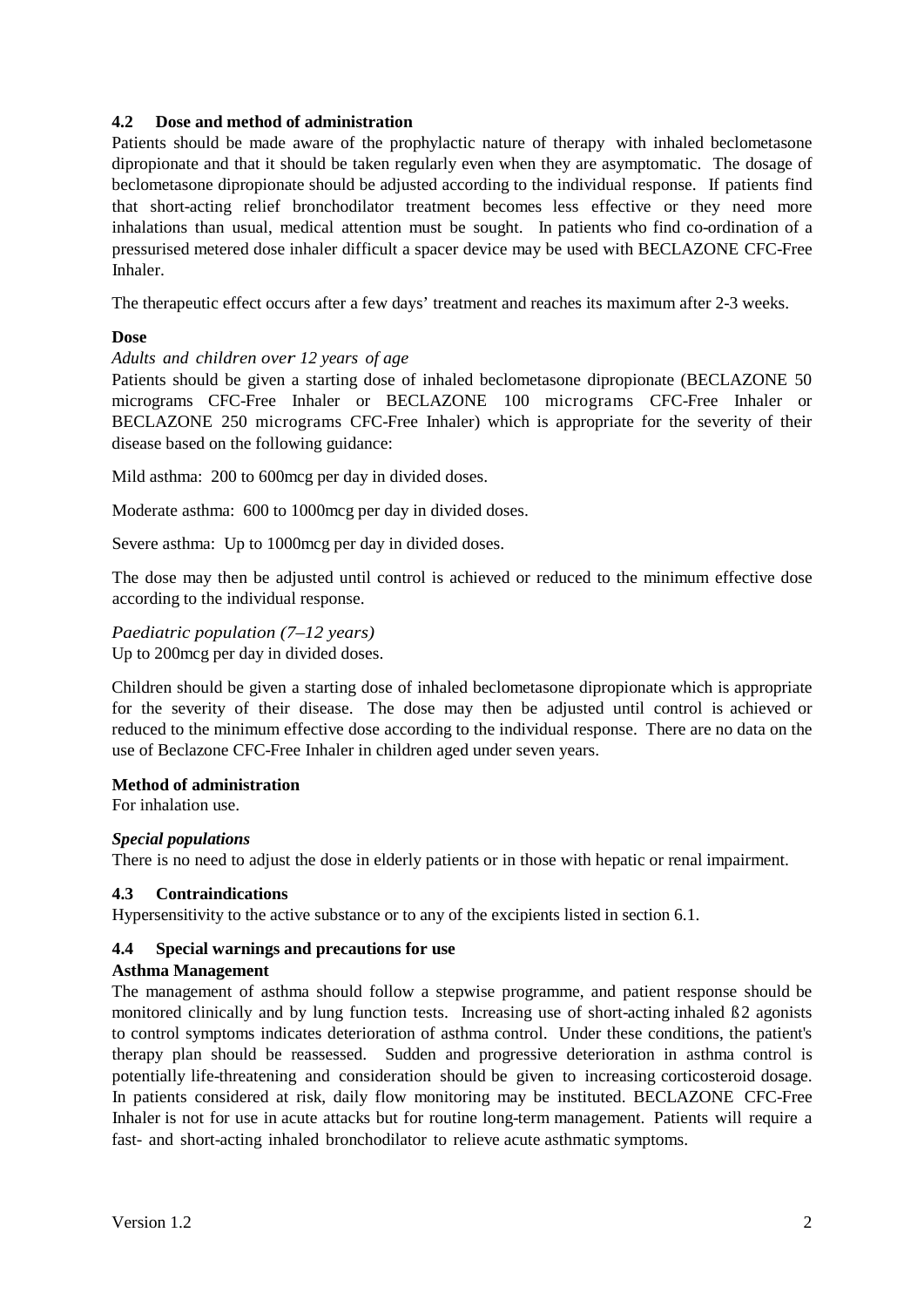Patients' inhaler technique should be checked to make sure that aerosol actuation is synchronised with inspiration of breath for optimum delivery of the medicine to the lungs.

Lack of response or severe exacerbations of asthma should be treated by increasing the dose of inhaled beclometasone dipropionate and, if necessary, by giving a systemic steroid and/or an antibiotic if there is an infection.

#### **Systemic Effects**

Systemic effects may occur with any inhaled corticosteroid, particularly at high doses prescribed for long periods; these effects are much less likely to occur than with oral corticosteroids. Possible systemic effects include Cushing's Syndrome, Cushingoid features, adrenal suppression, growth retardation in children and adolescents, decrease in bone mineral density, cataract, glaucoma, blurred vision and more rarely, a range of psychological or behavioural effects including psychomotor hyperactivity, sleep disorders, anxiety, depression or aggression (particularly in children). It is important, therefore, that the dose of inhaled corticosteroid is titrated to the lowest dose at which effective control is maintained (see section 4.8 Undesirable Effects).

Possible systemic effects also include growth retardation in children and adolescents.

It is recommended that the height of children receiving prolonged treatment with inhaled corticosteroid is regularly monitored. If growth is slowed, therapy should be reviewed with the aim of reducing the dose of inhaled corticosteroid if possible, to the lowest dose at which effective control of asthma is maintained. In addition, consideration should be given to referring the patient to a paediatric respiratory specialist.

Certain individuals can show greater susceptibility to the effects of inhaled corticosteroid than do most patients.

#### **Visual disturbance**

Visual disturbance may be reported with systemic and topical corticosteroid use. If a patient presents with symptoms such as blurred vision or other visual disturbances, the patient should be considered for referral to an ophthalmologist for evaluation of possible causes which may include cataract, glaucoma or rare diseases such as central serous chorioretinopathy (CSCR) which have been reported after use of systemic and topical corticosteroids.

#### **Transfer from Systemic Steroids**

Because of the possibility of impaired adrenal response, patients transferring from oral steroid therapy to inhaled beclometasone dipropionate therapy should be treated with special care, and adrenocortical function regularly monitored.

The patient should be in a reasonably stable state before being given beclometasone dipropionate inhaler in addition to his usual maintenance dose of systemic steroid. After about a week, gradual withdrawal of the systemic steroid is started by reducing the daily dose by 1 mg prednisolone, or its equivalent of other corticosteroids, at not less than weekly intervals. Patients treated with systemic steroids for long periods of time or who have received high doses may have adrenocortical suppression. With these patients adrenocortical function should be monitored regularly and their dose of systemic steroid reduced cautiously. Some patients feel unwell (i.e. headache, nausea, articular or muscular discomfort) during the withdrawal phase despite maintenance or even improvement of respiratory function. They should be encouraged to persevere with the inhaler and withdrawal of systemic steroid continued unless there are objective signs of adrenal insufficiency. Spirometric and clinical assessments should be provided while reducing oral corticotherapy.

Most patients can be successfully transferred to beclometasone dipropionate inhaler with maintenance of good respiratory function, but special care is necessary for the first months after the transfer until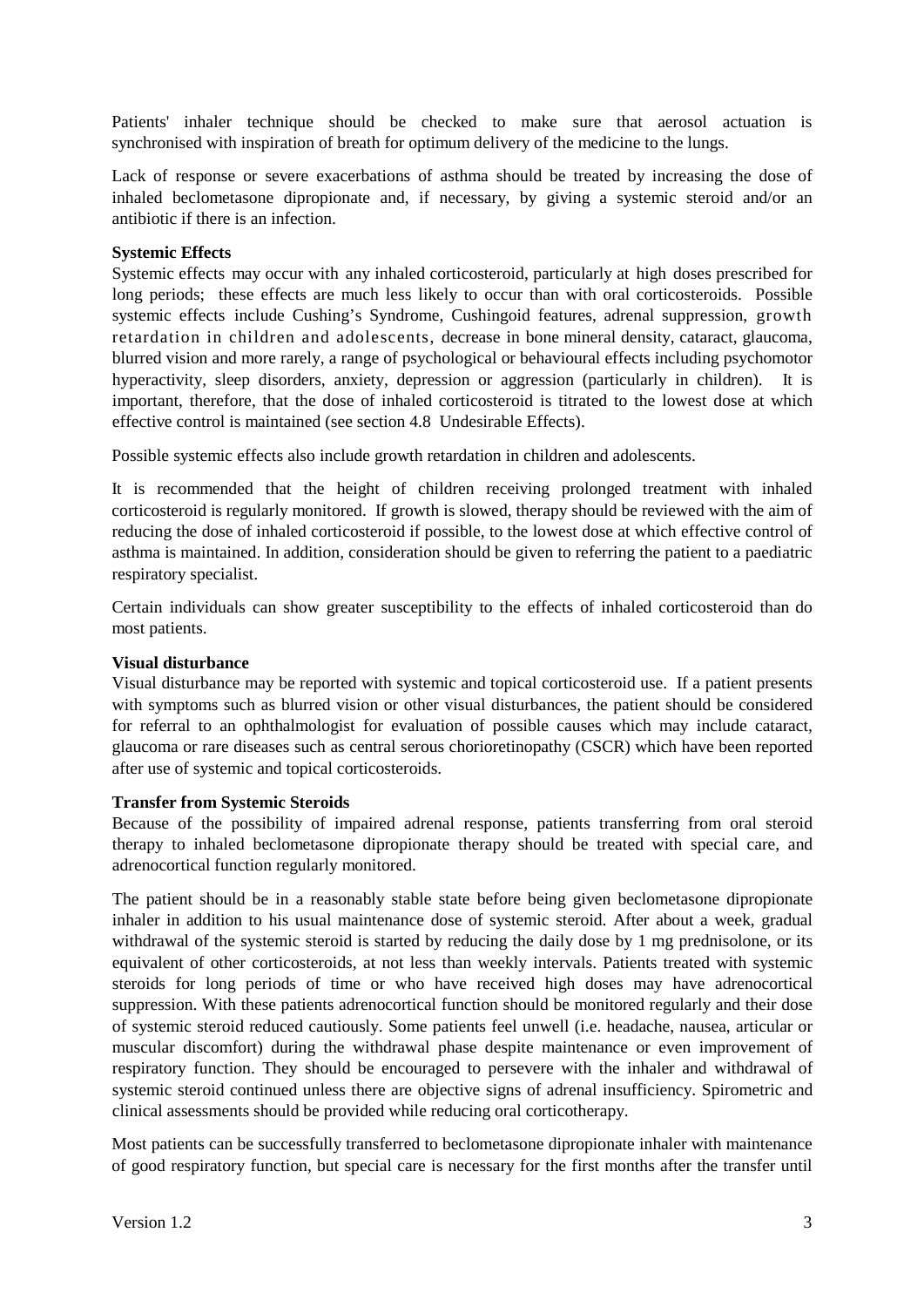the pituitary-adrenal system has sufficiently recovered to enable the patient to cope with emergencies such as trauma, surgery or infections.

Following introduction of inhaled beclometasone dipropionate, withdrawal of systemic therapy should be gradual and patients encouraged to carry a steroid warning card indicating the possible need for additional therapy in times of stress or elective surgery.

They should also be given a supply of oral steroid to use in emergency, for example when the asthma worsens as a result of a chest infection. The dose of beclometasone dipropionate inhaler should be increased at this time and then reduced to the maintenance level after the systemic steroid has been discontinued.

In rare cases inhaled therapy may unmask underlying eosinophilic conditions (e.g. Churg Strauss syndrome). These cases have usually been associated with reduction or withdrawal of oral corticosteroid therapy. A direct causal relationship has not been established.

Similarly replacement of systemic steroid treatment with inhaled therapy sometimes unmasks allergies such as allergic rhinitis or eczema previously controlled by the systemic medicine. These allergies should be symptomatically treated with antihistamine and/or topical preparations, including topical steroids.

Particular care should be taken to minimise the use of topical corticosteroids in patients with immunosuppression.

Treatment with BECLAZONE CFC-Free Inhaler should not be stopped abruptly.

As with all inhaled corticosteroids, special care is necessary in patients with active or quiescent pulmonary tuberculosis.

## **4.5 Interaction with other medicines and other forms of interaction**

Concurrent administration of barbiturates, phenytoin or rifampicin may enhance the metabolism and reduce the effects of oral corticosteroids. Response to anticoagulants may be reduced and, on some occasions enhanced, by oral corticosteroids. Concurrent administration of oral corticosteroids or the potassium depleting diuretics such as thiazides or frusemide may cause excessive potassium loss. No known interactions have been reported for inhaled beclometasone dipropionate.

## **4.6 Fertility, pregnancy and lactation**

## **Pregnancy**

No specific studies have been performed examining the safety in human pregnancy and lactation for beclometasone dipropionate. Beclometasone dipropionate inhalation may be associated with intrauterine growth retardation in humans. Studies in animals have shown reproductive toxicity. The use of beclometasone dipropionate in pregnancy requires that the possible benefits be weighed against the possible hazards.

## **Breastfeeding**

The transfer of beclometasone dipropionate into milk has not been examined. It is reasonable to assume that beclometasone dipropionate is excreted in milk but at the doses used for inhalation there is low potential for significant levels in breast milk.

## **Fertility**

No specific studies have been performed with beclometasone dipropionate with regard to the safety in human fertility. Although results of animal studies have shown some impaired fertility, this occurs at high doses levels.

## **4.7 Effects on ability to drive and use machines**

Beclometasone dipropionate is unlikely to produce an effect.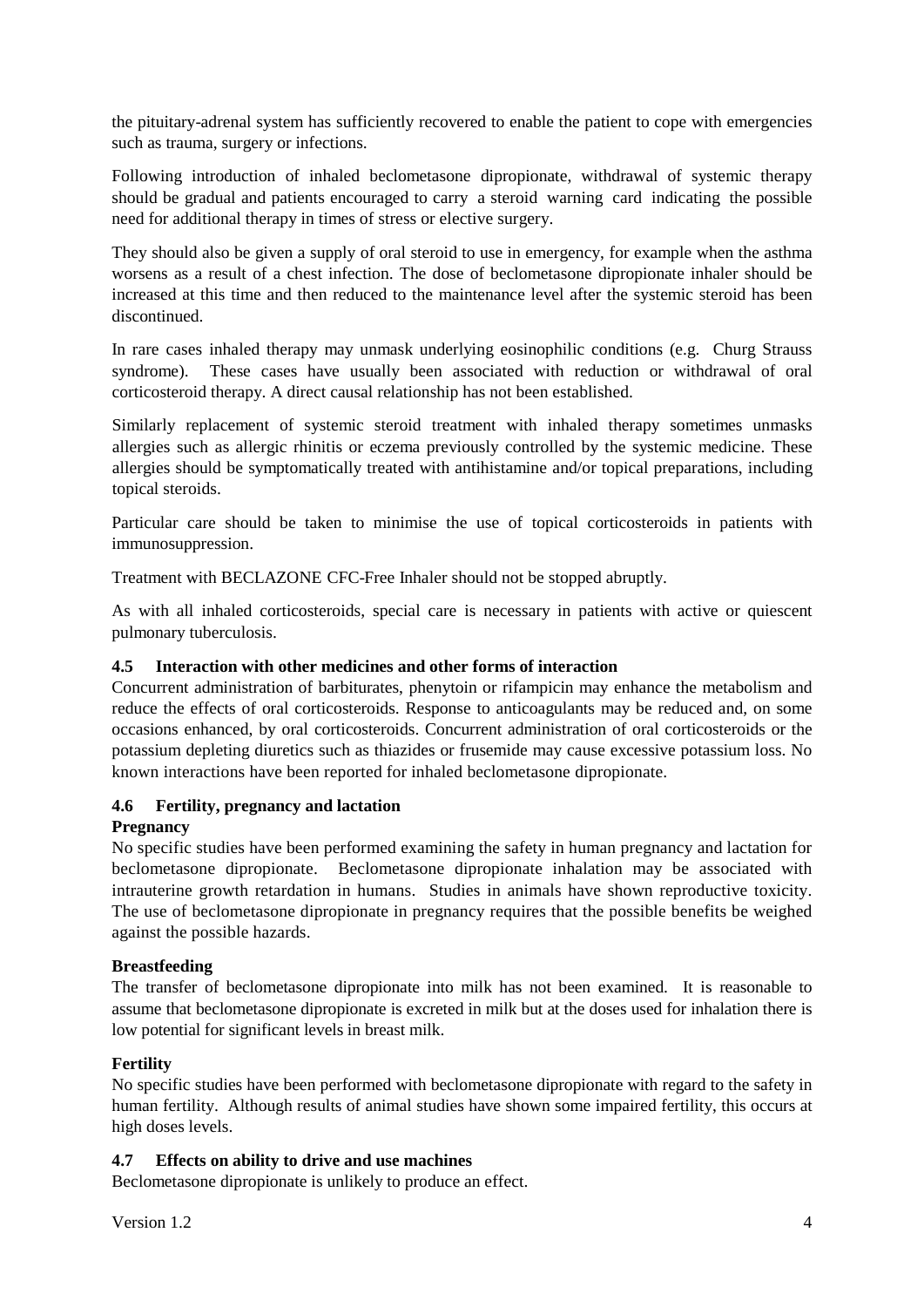## **4.8 Undesirable effects**

Frequency estimate: very common =  $10\%$ , common =  $1\%$  to <10%, uncommon = 0.1% to <1%, rare = 0.01% to <0.1%, very rare <0.01%, not known (cannot be estimated from the available data).

#### Adults

| Infections and infestations                                                           |                                                  |
|---------------------------------------------------------------------------------------|--------------------------------------------------|
|                                                                                       |                                                  |
| Common (> $1/100$ and < $1/10$ )                                                      | Candidiasis in mouth and throat                  |
| Immune system disorders                                                               |                                                  |
| Rare $(>1/10,000$ and $<1/1000$ )                                                     | Allergic reactions: angioedema in eyes, throat,  |
|                                                                                       | lips and face                                    |
| Endocrine disorders                                                                   |                                                  |
| Very rare $\left\langle \frac{1}{10,000} \right\rangle$ , including isolated reports) | Adrenal suppression (systemic effect)            |
| Eye disorders                                                                         |                                                  |
| Uncommon                                                                              | <b>Blurred</b> vision                            |
| Very rare $\left($ < 1/10,000, including isolated reports)                            | Cataract, glaucoma (systemic effect)             |
| Not known                                                                             | Central serous retinopathy                       |
| Respiratory, thoracic and mediastinal disorders                                       |                                                  |
| Common (> $1/100$ and < $1/10$ )                                                      | Hoarseness and throat irritation                 |
| Rare $(>1/10,000$ and $<1/1000$ )                                                     | Paradoxical bronchospasm                         |
| Skin and subcutaneous tissue disorders                                                |                                                  |
| Very rare $\left\langle \frac{1}{10,000} \right\rangle$ , including isolated reports) | Urticaria, rash, pruritus, erythaema             |
| Musculoskeletal and connective tissue disorders                                       |                                                  |
| Very rare $\left\langle \frac{1}{10,000} \right\rangle$ including isolated reports)   | Decreased bone mineral density (systemic effect) |
| Psychiatric disorders                                                                 |                                                  |
| Not known                                                                             | Psychomotor hyperactivity, sleep disorders,      |
|                                                                                       | anxiety, depression, aggression, behavioural     |
|                                                                                       | changes.                                         |

Paediatric population

| Endocrine disorders                                                                   |                                                |
|---------------------------------------------------------------------------------------|------------------------------------------------|
| Very rare $\left\langle \frac{1}{10,000} \right\rangle$ , including isolated reports) | Growth retardation in children and adolescents |
| <b>Psychiatric disorders</b>                                                          |                                                |
| Not known                                                                             | Behavioural changes.                           |

Candidiasis of the mouth and throat (thrush) occurs in some patients, the incidence of which is increased with doses greater than 400mcg beclometasone dipropionate per day. Patients with high blood levels of Candida precipitins, indicating a previous infection, are most likely to develop this complication. Patients may find it helpful to rinse out their mouth with water after using the inhaler. Symptomatic candidiasis can be treated with topical anti-fungal therapy whilst still continuing with the BECLAZONE CFC-Free Inhaler.

In some patients inhaled beclometasone dipropionate may cause hoarseness or throat irritation. It may be helpful to rinse out the mouth with water immediately after inhalation. The use of a large volume 'spacer' device may be considered.

As with other inhalation therapy, paradoxical bronchospasm may occur with an immediate increase in wheezing after dosing. This should be treated immediately with a fast-acting inhaled bronchodilator. BECLAZONE CFC-Free Inhaler should be discontinued immediately, the patient assessed, and if necessary alternative therapy instituted.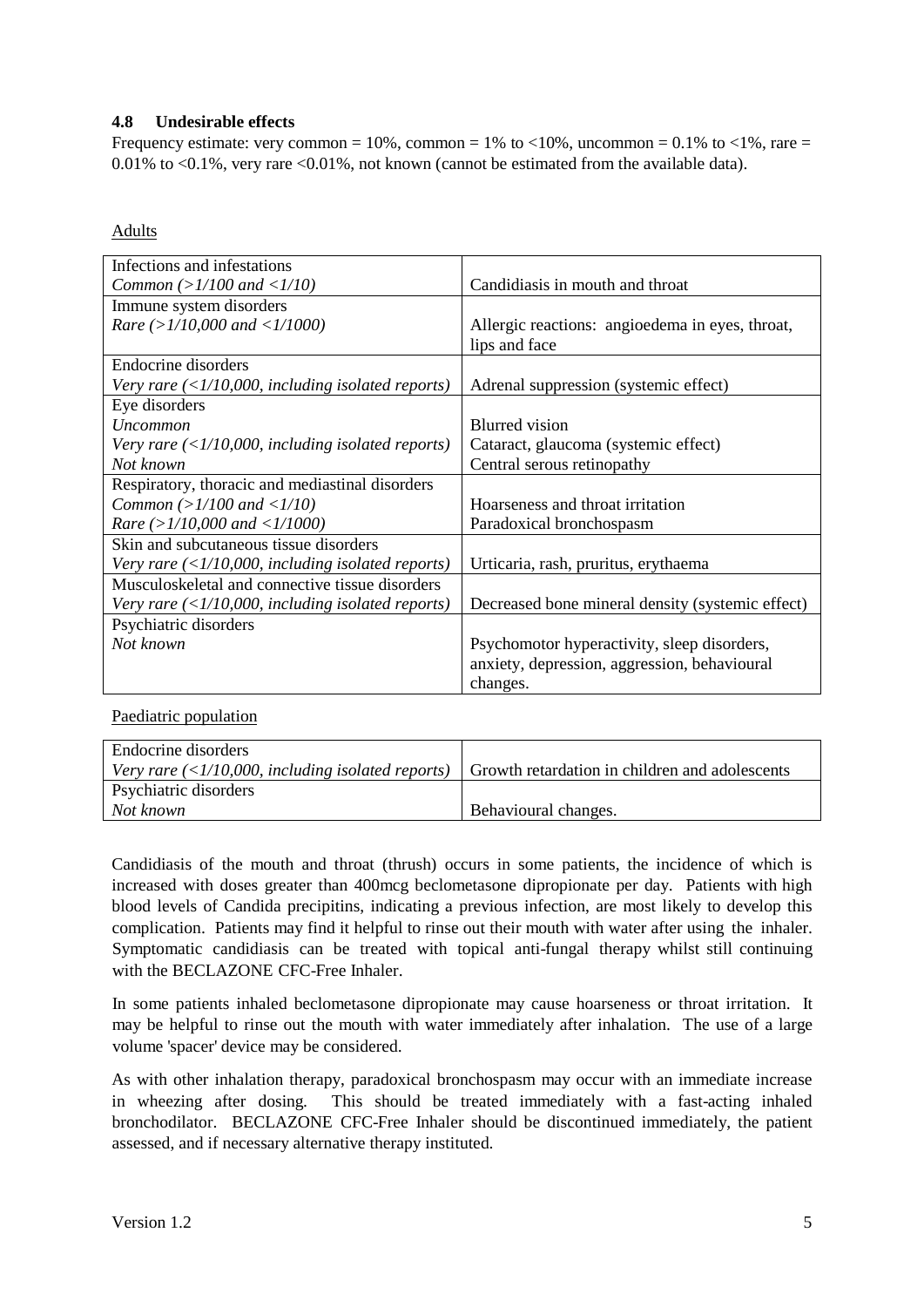Hypersensitivity reactions including rashes, urticaria, pruritus, erythema and oedema of the eyes, face, lips and throat have been reported.

Possible systemic effects include adrenal suppression, growth retardation in children and adolescents, decrease in bone mineral density, cataract and glaucoma and more rarely, a range of psychological or behavioural effects eg. anxiety, sleeping disorders or behavioural changes including hyperactivity, aggression and irritability (predominantly in children) (see section 4.4 Special warnings and precautions for use).

## **Reporting of suspected adverse reactions**

Reporting suspected adverse reactions after authorisation of the medicine is important. It allows continued monitoring of the benefit/risk balance of the medicine. Healthcare professionals are asked to report any suspected adverse reactions [https://nzphvc.otago.ac.nz/reporting/.](https://nzphvc.otago.ac.nz/reporting/)

## **4.9 Overdose**

Acute inhalation of beclometasone dipropionate doses in excess of those recommended may lead to temporary suppression of adrenal function. This does not need emergency action as adrenal function is recovered in a few days, as verified by plasma cortisol measurements. However if higher than recommended dosage is continued over prolonged periods, some degree of adrenal suppression may result. Monitoring of adrenal reserve may be necessary. In cases of beclometasone dipropionate overdose, therapy may still be continued at a suitable dosage for symptom control.

The acute toxicity of beclometasone dipropionate is low. The only harmful effect that follows inhalation of large amounts of the drug over a short period is suppression of hypothalamic-pituitary-adrenal (HPA) function. No special emergency action need be taken. Treatment with beclometasone dipropionate inhaler should be continued at the recommended dose to control the asthma; HPA function recovers in a day or two.

In the unlikely event of grossly excessive intake of beclometasone dipropionate for weeks or months on end, a degree of adrenocortical atrophy could occur in addition to suppression of HPA function. The patient should be treated as steroid-dependent and transferred to a suitable maintenance dose of a systemic steroid such as prednisolone. Once the patient's condition has stabilised he should be transferred to beclometasone dipropionate by the method described above (see section 4.4 Special warnings and precautions for use).

For advice on the management of overdose please contact the National Poisons Centre on 0800 POISON (0800 764766).

# **5. PHARMACOLOGICAL PROPERTIES**

## **5.1 Pharmacodynamic properties**

Pharmacotherapeutic group: Glucocorticoid, ATC code: R03B A01

Beclometasone dipropionate (BDP) is a pro-drug with weak glucocorticoid receptor binding affinity. It is hydrolysed via esterase enzymes to the active metabolite beclometasone-17 monopropionate (B-17-MP), which has high topical anti-inflammatory activity.

#### **5.2 Pharmacokinetic properties**

#### **Absorption**

When administered via inhalation (via metered dose inhaler), systemic absorption of unchanged BDP occurs through the lungs with negligible oral absorption of the swallowed dose. There is extensive conversion of BDP to its active metabolite B-17-MP within the lung prior to absorption. The systemic absorption of B-17-MP arises from both lung deposition (36%) and oral absorption of the swallowed dose (26%). The absolute bioavailability following inhalation is approximately 2% and 62% of the nominal dose for unchanged BDP and B-17-MP respectively. BDP is absorbed rapidly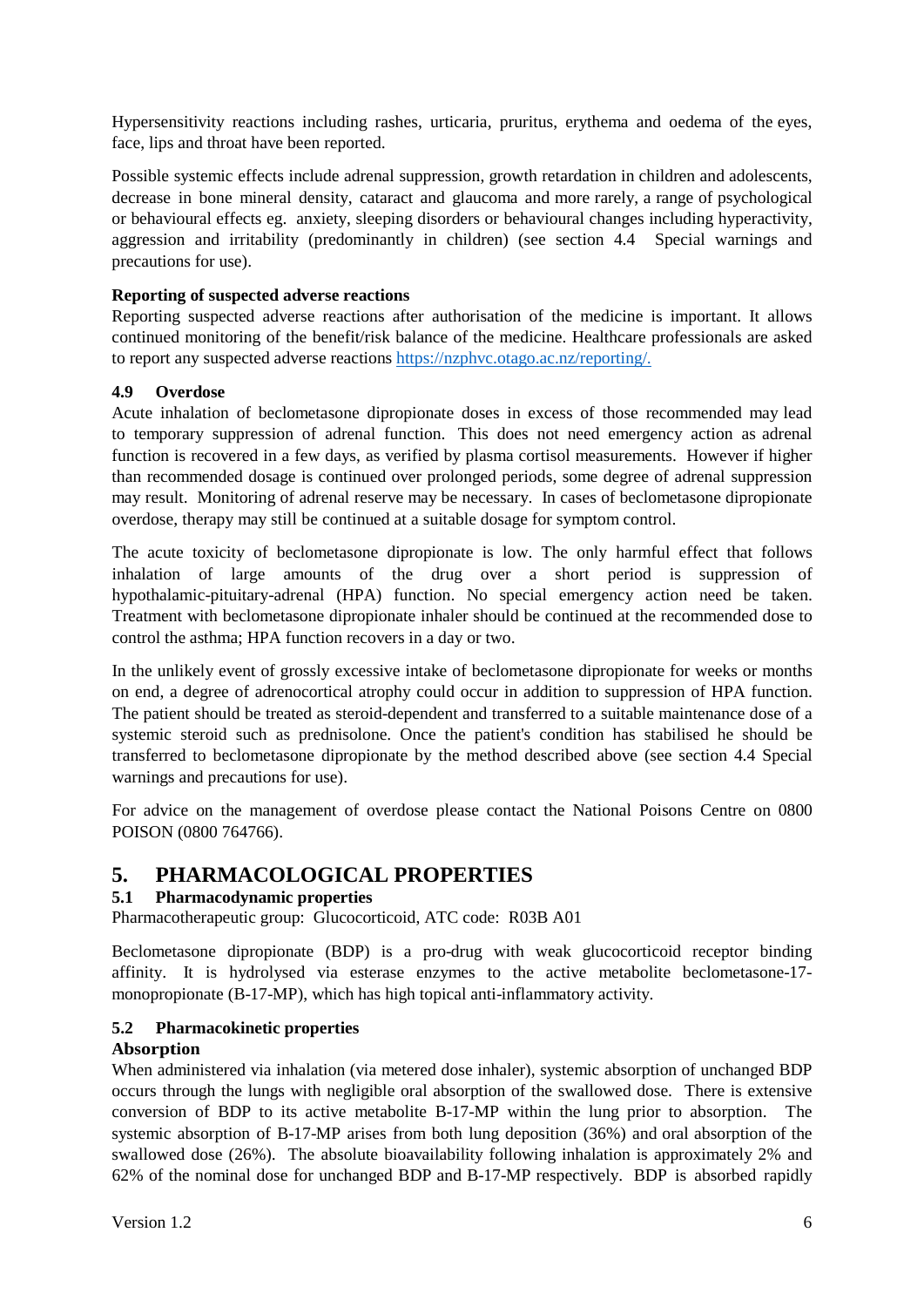with peak plasma concentrations first being observed (t<sub>max</sub>) at 0.3 hours. B-17-MP appears more slowly with a t<sub>max</sub> of 1 hour. There is an approximately linear increase in systemic exposure with increasing inhaled dose.

When administered orally the bioavailability of BDP is negligible but pre-systemic conversion to B-17-MP results in 41% of the dose being absorbed as B-17-MP.

## **Metabolism**

BDP is cleared very rapidly from the systemic circulation, by metabolism mediated via esterase enzymes that are found in most tissues. The main product of metabolism is the active metabolite (B-17-MP). Minor inactive metabolites, beclometasone-21-monopropionate (B-21-MP) and beclometasone (BOH), are also formed but these contribute little to the systemic exposure.

## **Distribution**

The tissue distribution at steady-state for BDP is moderate (20L) but more extensive for B-17- MP (424L). Plasma protein binding is moderately high (87%).

## **Elimination**

The elimination of BDP and B-17-MP are characterised by high plasma clearance (150 and 120L/hour) with corresponding terminal elimination half-lives of 0.5 hours and 2.7 hours. Following oral administration of tritiated BDP, approximately 60% of the dose was excreted in the faeces within 96 hours mainly as free and conjugated polar metabolites. Approximately 12% of the dose was excreted as free and conjugated polar metabolites in the urine. The renal clearance of BDP and its metabolites is negligible.

## **5.3 Preclinical safety data**

Preclinical safety studies indicate that beclometasone dipropionate shows negligible systemic toxicity when administered by the inhaled route. Inhaled beclometasone dipropionate has been used clinically, as a formulation containing chlorofluorocarbon (CFC) propellants, for over twenty years. Preclinical studies in rats and dogs with beclometasone dipropionate in the hydrofluoroalkane propellant, norflurane (1,1,1,2-tetrafluoroethane) or HFA-134a, have shown a comparative safety profile to the current CFC-containing products.

# **6. PHARMACEUTICAL PARTICULARS**

## **6.1 List of excipients**

Ethanol (Anhydrous) 99.5% Hydrofluoroalkane 134a (HFA-134a)

## **6.2 Incompatibilities**

Not applicable.

## **6.3 Shelf life**

36 months

## **6.4 Special precautions for storage**

Do not store above 25°C. Do not refrigerate or freeze. Do not expose to temperatures higher than 50°C. As with most inhaled medicines in aerosol canisters, the therapeutic effect of this medicine may decrease when the canister is cold.

## **Using the inhaler**

Test spray the inhaler before you use it for the first time and also if you have not used it for a while.

- 1. Take the cap of the inhaler. Make sure the mouthpiece clean and free of fluff and dirt.
- 2. Hold the inhaler upright with your thumb on the base and your first finger on top of the can.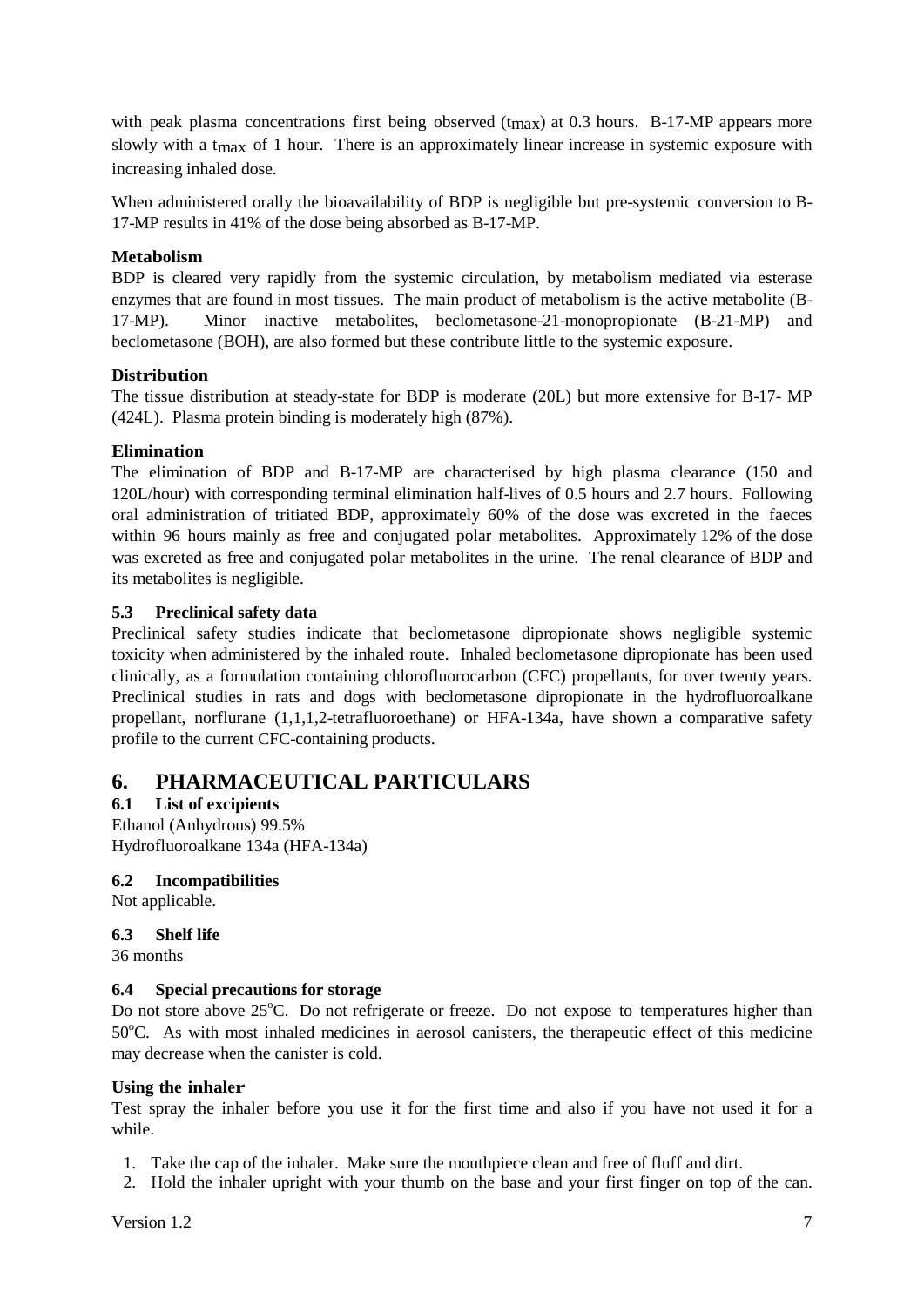Shake the inhaler vigorously up and down.

- 3. Breathe out normally as far as is comfortably can. Then hold the mouthpiece between your lips. Breathe in slowly and deeply. As you start to breathe in, press the aerosol can with your first finger to spray the aerosol and release the medicine. Continue to breathe in slowly and deeply.
- 4. Take the inhaler out of your mouth and hold your breath for 10 seconds, or as long as you comfortably can.
- 5. If you need more than one puff, wait for about one minute and then start again from step 2. Put the cap back on the inhaler.

Note:-Do not rush step 3. It is important that you start to breathe in as slowly as possible just before using your inhaler. Practice in front of a mirror for the first few times. If you see 'mist' coming from the top of the inhaler or from the sides of your mouth you should start again from step 2.

## **Cleaning your inhaler**

You must keep your inhaler clean, especially the mouthpiece. This will prevent deposits from the aerosol building up. Clean your inhaler at least once a week.

Take the metal can from the plastic body and rinse the plastic body and cap in warm water. Do not use very hot water to clean your inhaler. Dry thoroughly (leave to dry overnight if possible) but do not use direct heat. Put the metal can back in the plastic mouthpiece and replace the cap. Do not put the metal can into water. Failure to allow the mouthpiece to dry will result in an increase in blockage problems.

#### **6.5 Nature and contents of container**

BECLAZONE CFC-Free Inhaler is a metered dose aerosol inhaler consisting of a pressurised aluminium canister fitted with a metered dispensing valve, and fitted into a plastic actuator/mouthpiece with a cap, as follows:

BECLAZONE 50 micrograms CFC-Free Inhaler, cream colour actuator/mouthpiece and brown colour cap.

BECLAZONE 100 micrograms CFC-Free Inhaler, brown colour actuator/mouthpiece and white colour cap.

BECLAZONE 250 micrograms CFC-Free Inhaler, wine colour actuator/mouthpiece and pink colour cap.

Each canister contains 200 metered doses. The Inhaler contains the CFC-free propellant HFA 134a.

## **6.6 Special precautions for disposal**

The canister is pressurised: it must not be burnt, punctured or broken even when apparently empty.

# **7. MEDICINE SCHEDULE**

Prescription Medicine

## **8. SPONSOR**

Teva Pharma (New Zealand) Limited PO Box 128244 Remuera Auckland 1541 Telephone: 0800 800 097